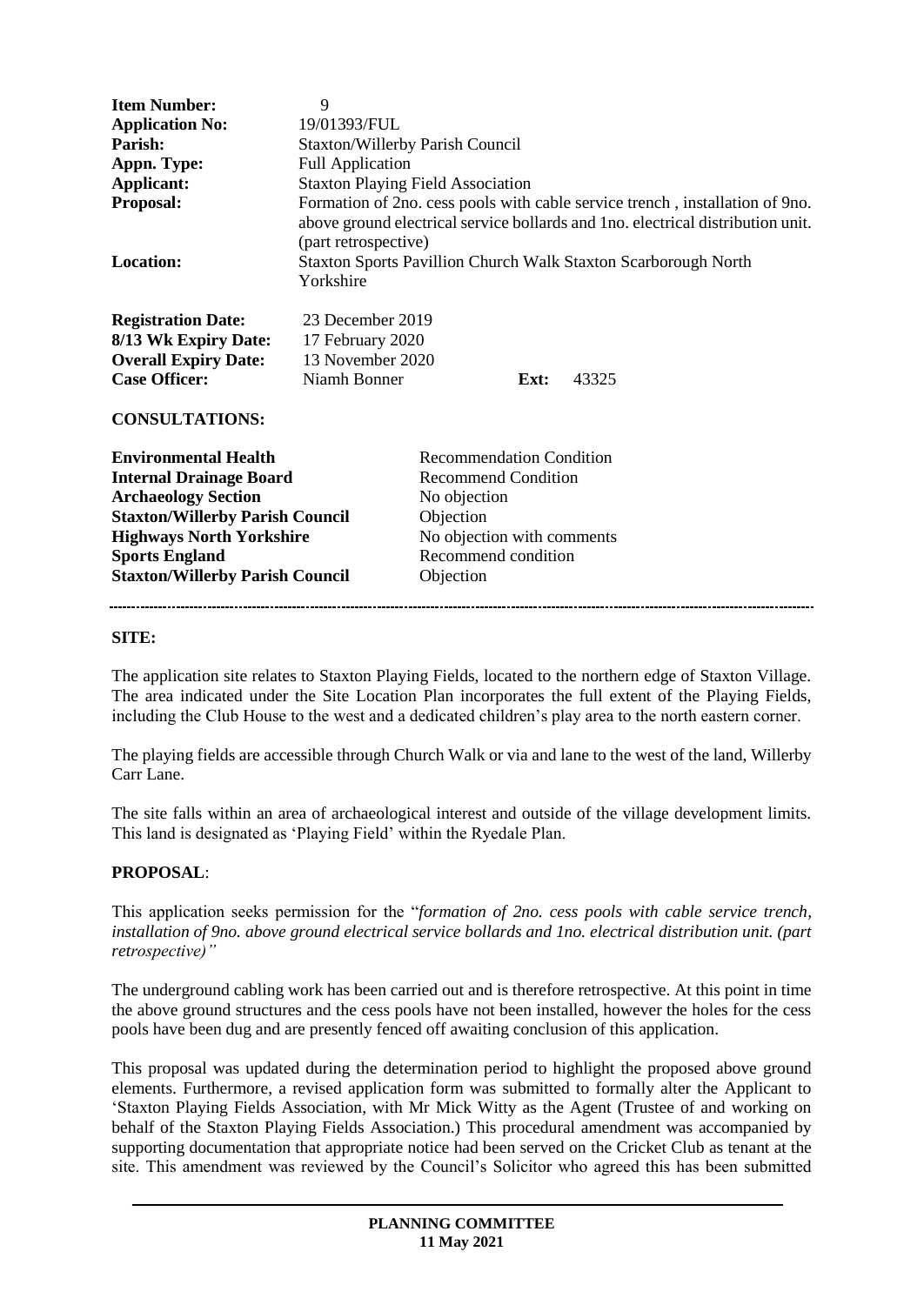properly and in accordance with the legal requirements.

This application was subsequently fully readvertised on the 19th October 2020 for three weeks, by letter to direct neighbour and all persons who by that point made formal consultation responses, by 2no. site notices, one at each of the access points of the grounds and by consultation with the Parish Council and other Statutory Consultees.

It must be noted that this application does not relate to the siting of caravans and does not seek approval for a change of use of the land. Therefore this proposal is currently being made on the basis of the operational development outlined within the description of the proposal only. Consequently, the Local Planning Authority can legally only consider the application as it has been applied for and cannot consider the potential future use of the site as part of the determination of this application, as this is not a material planning consideration. This approach has been reviewed with the Council's Legal Team who have confirmed this to be correct. Therefore, this application must be considered solely as presented and future uses of the site, including those that could potentially be under certain permitted rights afforded by other separate legislation (such as the Caravan Act 1960) cannot be given material planning weight in the determination of this application.

The Playing Field Association could potentially obtain or make use of some form of permitted development right or possible may submit another planning application for the change of use of the land.

However, dependent on the future plans at the site, which have not been fully categorically confirmed at this stage (and which could always be subject to change.) if the Local Planning Authority is consulted by a third party (such as the Camping and Caravan Club for example) and have an opportunity to make a representation, this will be given significant consideration and detailed analysis. Any opportunity offered to the Local Planning Authority to make a consultation response will be taken and will include a site visit by a Planning Officer, the highlighting of the neighbour and statutory consultees representations received as part of this application.

It is noted that within certain parts of the submitted information from the Agent since the first registration of this application, there has been various references to caravans being brought on to the site made. As noted, these comments are categorical and not binding and could be subject to change as noted above. Excepts of these references include:

- Minutes of the Staxton Playing Field Association Meeting dated 16/9/2019 made reference about enquiring into 6 touring caravans and 10 tents onto the site during July, August and parts of September. Minutes of the Staxton Playing Field Association Meeting dated 27/1/2020 also made reference to the siting of caravans.
- Incoming information from the Agent scanned on by the LPA on the 2nd February 2020 available to view on the public access noted "Annotation relating to proposed caravans/tents does not form part of the planning application 19/01393/UL and is indicative only for potential separate future exe certificates/full planning applications." Annotations for caravans were removed from revised drawings.
- Incoming information from the Agent scanned on by the LPA on the 16th October 2020 available to view on the public access noted "at the present moment in time, we do not intend to use the service bollards, we will apply for any necessary planning permission that is required in the future for any events we intend to stage."

If a further formal planning application is submitted, the LPA will as has been the case in this application, will undertake full consultation on this application in line with our statutory requirements and the Statement of Community Involvement.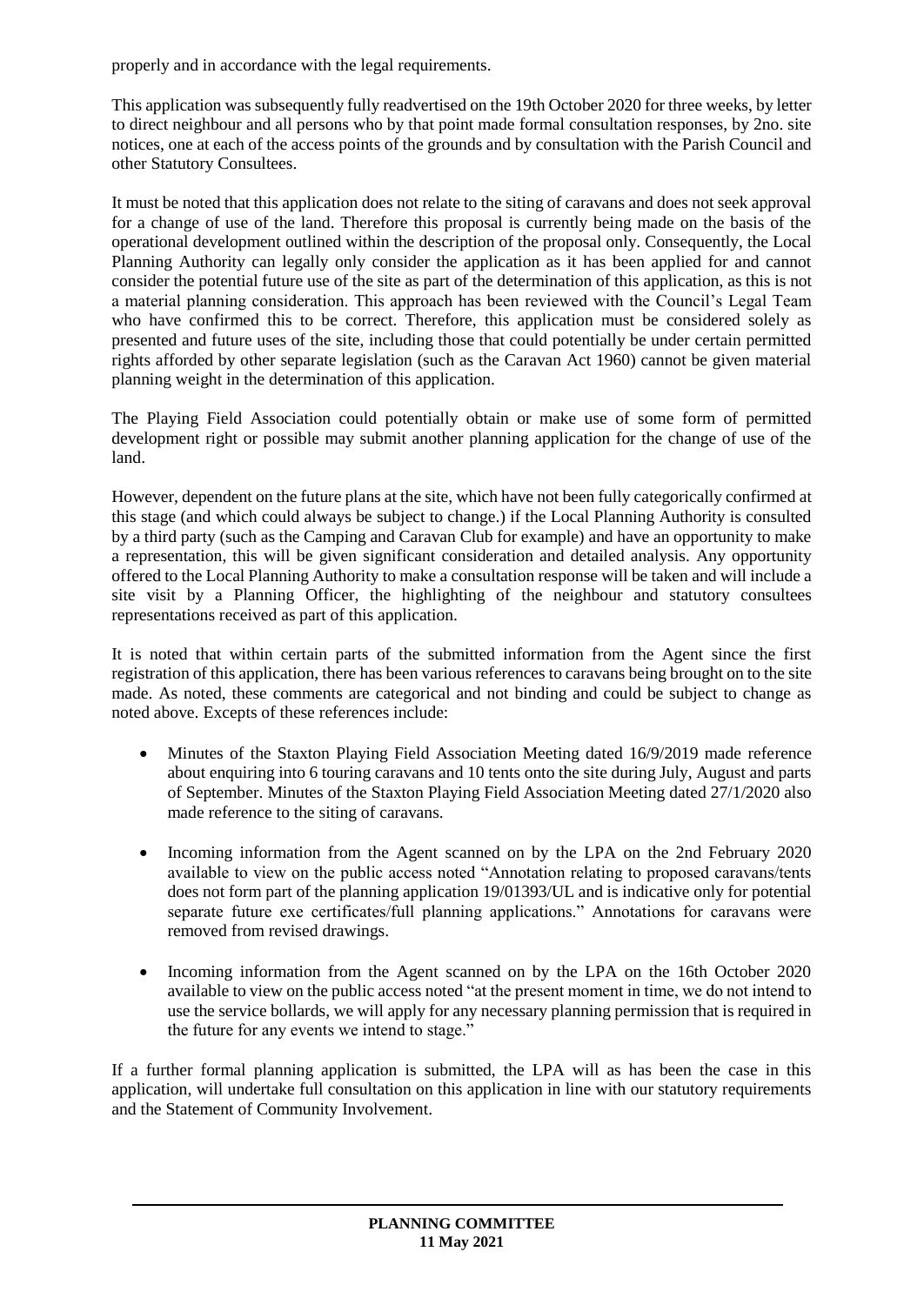## **POLICIES**

Local Plan Strategy -Policy SP1 General Location of Development and Settlement Hierarchy Local Plan Strategy -Policy SP11 Community Facilities and Services Local Plan Strategy - Policy SP16 Design Local Plan Strategy - Policy SP17 Managing Air Quality, Land and Water Resources Local Plan Strategy - Policy SP19 Presumption in Favour of Sustainable Development Local Plan Strategy - Policy SP20 Generic Development Management Issues National Planning Policy Framework National Planning Practice Guidance

### **HISTORY**:

There is no relevant planning history

#### **REPRESENTATIONS**

A large volume of responses have been received in relation to these proposals and are summarised below. As noted, re-consultation has been undertaken during the determination of this proposal. These letters of representation are available for Members of Planning Committee to review in full on the planning file. In total there have been 64 formally submitted representations, of which 46 are letters of objection and 16 are letters of support:

#### **Objection -**

Rebecca Norris, Clare and Andrew Wharton, Rod Grover, Susan Ridsdale, Rebecca Sleight, Kerry Ridsdale, Charlotte Edwards, Lee-Anne Carlton, Stephen Edwards, Janet Sanderson, Simone Sheader, Michael Norris, Michael Norris (2)Andrew Wharton, Jane Grover, Daniel Coleman, Sally Cuff, David White, Tanya More, Patricia Cookson, John Cookson, James Sowden, A Younger, C Smith, Brooke Younger, Rod Grover (2) Gail Sefton, Catherine Farne, Natalie Dimond, Andrea Nicholson, Richard Ireland, Michael Norris (3) Rebecca Norris (2) Susan Risdale (2) Lindsey Ridsdale, Kerry Ridsdale (2) A Coleman, Tanya More (2) C Smith (2) A Younger (2) B Younger (2) Anthony Lee, Rod Grover (3) John Napthine, R Grover (4 – providing excepts of the Constitution), Chris Napthine –

A summary of the issues raised is outlined below. **Principle** 

- The site is owned by Staxton Playing Fields Association (a registered charity) who's charitable objectives state "a recreation ground for the benefit of the inhabitants of Staxton." This course does not fulfil that objective.
- The playing field is a Trust and without public consultation (and backing) and a public vote there can be no change of use for the land. If the public vote was for preposition then it would have to be signed off by the Secretary of State. This is in the charity's constitution.
- The people who want to do this, we believe have no right to do this. This land belongs to the village.
- *"Staxton playing field existing as a result of public money raised and grants obtained to purchase the field for the benefit of the residents of Staxton. As such the playing field is protected by a covenant, covenants and trusts, such as the one set up for the played field are built to safe guard the original intention – which was to provide a playing field for the residents of the village. The covenant gives a strong safeguard for the original intention of the PFA should it be adhered to.*

*Service trenches as applied for serve no purpose for the playing field and are purely a precursor for other activities not connected to benefitting the residents of the village, or providing sport and recreation as set out in the covenant.* 

*Within Rule 12 of this covenant, any discontinuation in whole or in part should result in all*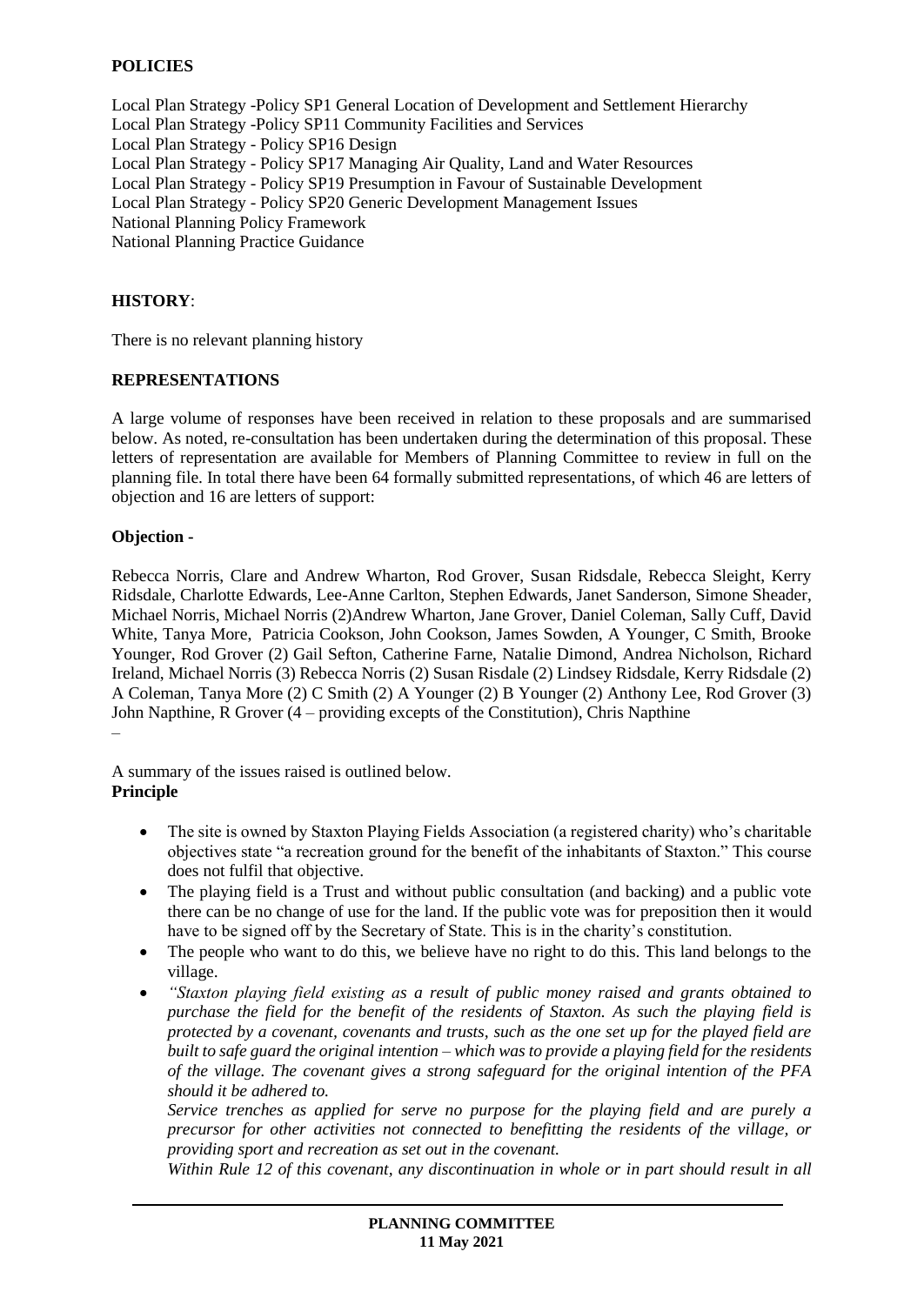*residents of the village over the age of 18 being notified of the intention to change and any change then taking place only with a majority approval of the residents. No such meeting or agreement has taken place and therefore the application as submitted breaches the covenant set up to protect the playing field. I am also let to believe that had residents approval been given this would still have required the decision to be approved by the Secretary of State for education."* 

- Unlawful to put a money making business on the land as per the land registry covenant.
- Concern over no mention of the proposed caravan park, 17 electrical hook ups have been laid, request for vans will follow. A precursor of a larger caravan park plan. Obvious intent of future development.
- The application for cesspools/trench has been submitted presumably without any application for planning permission for an actual caravan site. It is my understanding that up to 6 caravans can be allowed on land without planning permission. Questioning 17 hookups.
- If this "caravan park" isn't on the cards, then why put the service trenches or cess pools in. They wouldn't be needed on a recreational field. This is not a legitimate proposal.
- Already have two caravan parks at end of village and plenty nearby with better access and facilities. What is the need. Not needed or wanted by local families.
- Lack of information from applicant about need for infrastructure, apart from plan reference 1950 where it states "for caravan hook ups" – request more information regarding the need and note that for several decades the playing fields association has managed without these facilities and even without any associated caravans, which the application as stands has the potential to change the way in which the site is used when the cess pits need to be serviced.
- Can only presume this will be for financial gain and will not require employment of any staff. Given this, it would be helpful to know ascertain what the application seeks to support and if this is permissible development given the specific charity status of the application site. Question the legitimacy of the application, given the charity status of the application site.
- There are no local businesses which would benefit
- The field will not close without caravans as touted by some.
- This application has been presented to deceive people of the proper reason for the Cess pools which is think is now public knowledge that the Playing Field Association plan to introduce a caravan park
- All for fundraising and making sure inhabitants have a safe place to continue to play sports, suggest charging a reasonable rent to the cricket club who currently pay a grand total of  $\pounds 25$  a year for the field and clubhouse. This doesn't seem a good or sensible deal for the PFA.
- If the caravan pitches were limited to a small number, such as the caravan club 5 pitches that would give enough income to support the running of the fields. Anything else I would argue is overdevelopment. Other ways of generating income. Ie different sporting activities.
- The site could be occupied without permission in the future.
- This venture is to benefit the Cricket Club, not the PFA as was originally supported to be. All profits to be paid to the Cricket Club. Whilst I accept this is only regarding the application for trenches and cess pools, you need to look at the bigger picture. This will benefit a few locals. This venture was supposed to help a struggling PFA which does not received any more at all. No benefit to villagers.
- The children's play area is a disgrace. If money earned by the caravan site goes to the cricket club how do we upgrade it. It closes during winter as the PFA cannot afford to insure it.
- Number of service bollards (9) more than we originally were led to believe.

## **Loss of Playing Field**

- The application states the football pitch hasn't been used since 2014 but it is my understanding this has been used up to mid 2019 when goal posts were removed. Given government is promoting increased activity and sport to support health and wellbeing it is unfortunate that the pitch has been made dysfunctional. If posts were put in this would be restarted.
- Local children have been told they cannot play there anymore or so I'm told.
- This is Staxton's only recreational field. Adults/ children have no other safe space to exercise or play sports/games etc. the village is already limited with stuff for children. Loss of sports provision – how could cricket ever be played.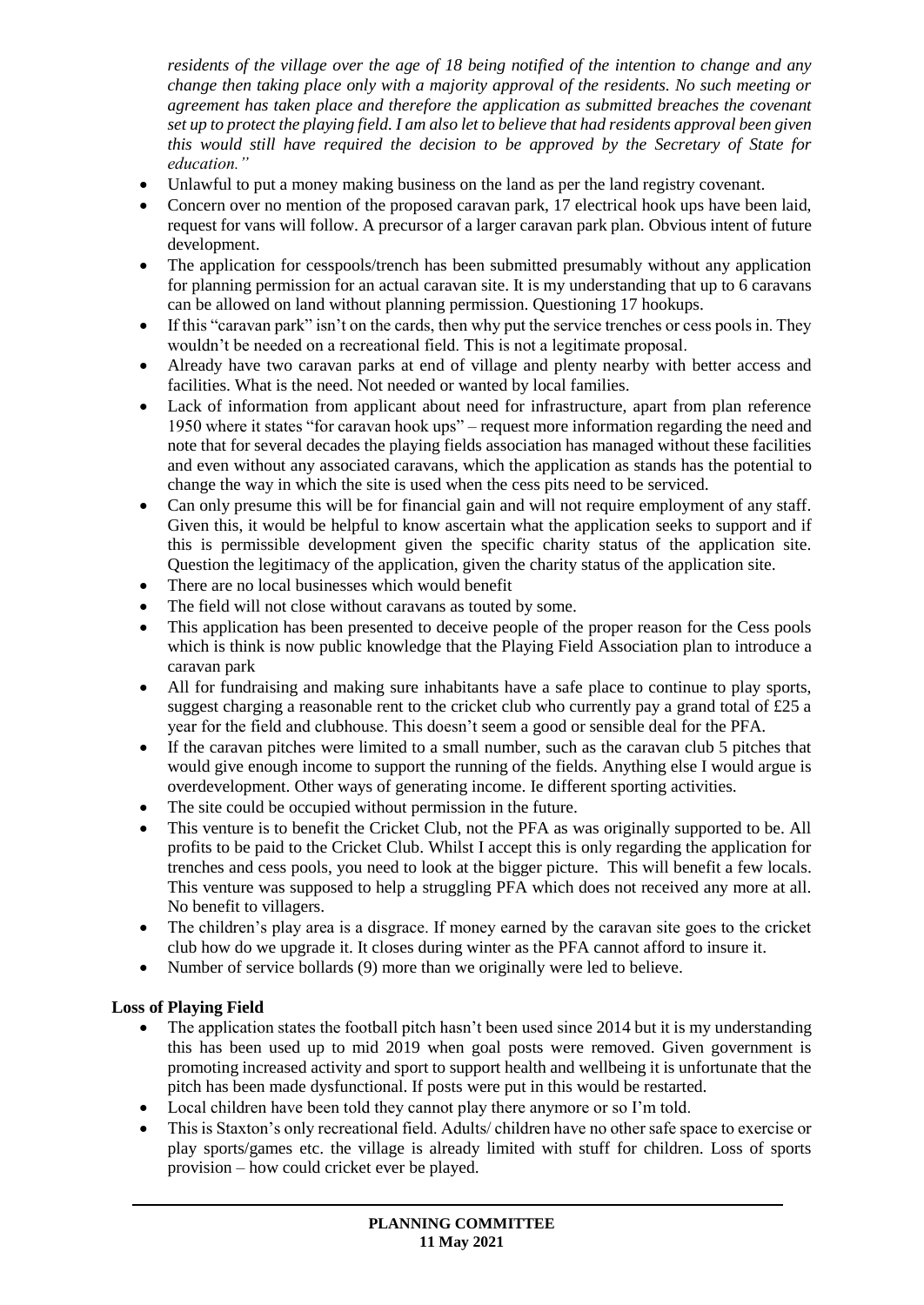- This field and play area is a valuable asset. It exists to be used by families who reside in the village, not to host a caravan site. Development of this valuable children's playing space is totally unwarranted and would be a huge loss to locals who use this space often. It was bought /donated as a playing field and belongs to the community/village. This is a safe space for village children to meet up and play in a dedicated village playing field and a field for sport, not a caravan site. We should be encouraging children to play outside, in a safe environment without technology.
- The retrospective digging of cess pools and trenches without permission has been carried out without consultation, it was found when their child was not allowed on the grass there to play football due to the digging. There were no signs up explaining or warning of the dangers. My child has nowhere to go to play football and cricket with his friends since this work started in October/November (2019)
- Concerns about children playing in an area in proximity to manoeuvring caravans.
- A caravan park should not be able to be built without consultation with the residents
- The cricket uses two thirds of the field and so the other third will be for caravans therefore not only will there be increased traffic and danger but the children will lose the field.
- Design and character
- This would detract from the village's beauty, this would be built in a central position surrounded by open fields, out of character and out of place in Staxton.

## **Traffic**

- Village does not have infrastructure to support extra traffic. The village is already heavily congested and this would worsen the situation. The increased traffic would be crippling to the area. We have no village shop/post office/pub anymore so extra traffic in and out of the village (to collect supplies etc) would worsen traffic situation. The A64 in summer is heavily congested, no sense in bringing some of that traffic into our village.
- Difficult traffic when primary school is open, with traffic backed upon Wains Lane
- Access to site is down a single track lane (Willerby Carr Lane) leading to 3 residential properties which is in poor repair and only suitable for car/horse/dog walkers/farm traffic/cyclists. There are no passing places on the lane (as either side is banked) Walkers already have to climb verges when cars use the lane. It is unsuitable for caravans. This additional traffic on country lanes and through the village is a danger.
- RDC have stopped bin wagon from coming down this lane due to safety issues. How can waste wagons access this lane to empty the cess pits if it is so hazardous. There are no turning spaces and it would be dangerous to reverse.
- Safety issue of children accessing the fields funnelled into a narrow access track along with service vehicles.
- Willerby Carr Lane does not carry Staxtonbury Traffic
- This will increase the amount of foot and car traffic on Church Walk, particularly where the road opens out for parking. This is usually the case during cricket matches but as these are only for a few hours at a time it is fine. Holiday makers would be there for a longer time.

# **Inaccuracies/issues with application**.

- Why is daughter of trustee making application, she doesn't live at that address. Concerns raised over the accurate completion of the application form in relation to the ownership certificate and compliance with requirements re: serving of notices. (Case Officer note: As described above the Applicant/Agent information was updated, the correct notices served and the proposal fully readvertised.)
- There were not notices of intent or public consultation, only found out through Parish Council. (Case Officer Note: This response was dated 3rd January 2020 prior to RDC erection of 2no. site notices)
- Concerns over date site notices erected being erected on the 7th January 2020 concerned there is not enough time to provide responses. (Case Officer note: 21 days was indicated from the date on the notice, but all responses have been accepted throughout the determination period.)
- Object to the fact you haven't alerted residents, only just found out by accident, you should have posted letters. (Case Officer note: As noted, publicity of this application was undertaken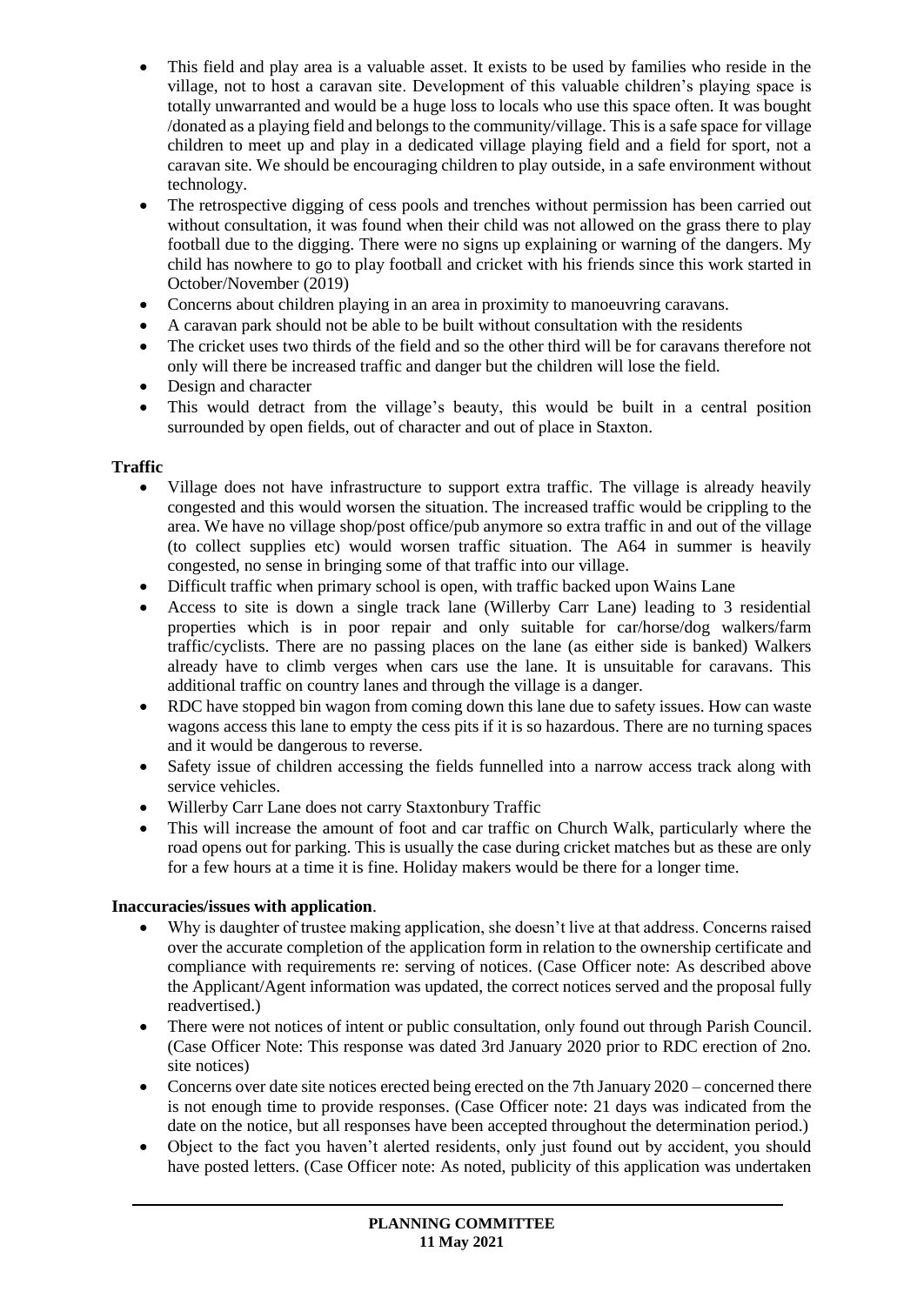in excess of Statutory Requirements, with no. 2 site notices and the consultation of the directly adjoining neighbours by letter and consultation of the Parish Council.)

- A third party had reported that Charlotte Edwards had been in support of an application at a meeting, which is not the case. Charlotte Edwards did not comment in support. She noted "I was unaware of this and certainly did not comment in support. The proposed changes will have a direct effect of myself and my family, with increased noise levels and my children being unable to play on the street due to the presence of strangers. The playing field exists to be used by families who reside in the village, not to host a caravan site."
- The application is misleading (it does not mentioned caravans) of which 17 caravan hook-ups are already installed.
- Retrospective nature of the application, breach of planning permission laws.
- The whole episode has been underhand, we live next to the field and not a word was said, no meetings or posters. No forewarning. Meeting with trustees / playing field associations have been refused. Some trustees were not consulted. Trustees should make sure everyone in the village was aware before any work was carried out. Every resident should be entitled to their fair change of discussion, given the village owns it.
- Still not had any meetings to discuss any of the proposals (response dated November 2020) despite asking for these as a village.
- Raises concerns over 'permission' granted by the Cricket Club for works (Case Officer note: This relates to the serving of notice on the Cricket Club as a tenant rather than any planning permission.)
- Confused about second application, claims Mr Witty is the owner, suggest legality is looked into (Case Officer Comment: As will be detailed in the proposal section, the application was readvertised with the Playing Fields Association as the applicant, not Mr Witty. This was a readvertised scheme and not a new application)
- Some trustees names on application know nothing about further plans.

## **Amenity**

- Concerned about increase in dog waste in lane, which is already an issue
- Concern over odour if not maintained/emptied regularly
- All those in favour live nowhere near the pools so will not be affected in any way.
- Increased noise levels from holidaymakers, will impact retired residents. Little or no consideration given to the home and land owners near this site and those in favour will be unaffected, whilst we have to live with the consequences.
- Could promote antisocial behaviour.
- Moved to Staxton as it is such a lovely quiet village and a good place to raise a family. Will spoil rural area
- Safety
- No lighting down lane
- This will compromise the safety of our children to bring strangers among them. They will be unable to play on the street. Living a short walk from the proposed development makes me uneasy. The field is used by local children as a safe place to play and they would have to share that space with transient visitors.
- Concern over behaviour of visiting children/dogs doing damage to horses and farm fields.
- Water course contamination concern about detail/acceptability of plans/construction of cess pools – not fit for purpose, possible waste leaking into the surrounding area/nearby water course/grazing land making it a potential health hazard. Concern over lack of ventilation and uncertainty over future maintenance.
- As a builder, the design and construction details are archaic, grave concerns. Agree with IDB objection.
- As a landowner to the north, extremely concerned about leakage and smells from proposed diy cess pools. Drainage ditch is lower than the proposed tanks, so any leakage could contaminate the water course which feeds the Derwent and my land.
- When cess pit overflows it would discharge effluent to the land/water drain that eventually passes over my land in an open stream.
- The football pitch is situated on low lying land with surrounding drainage ditches serviced by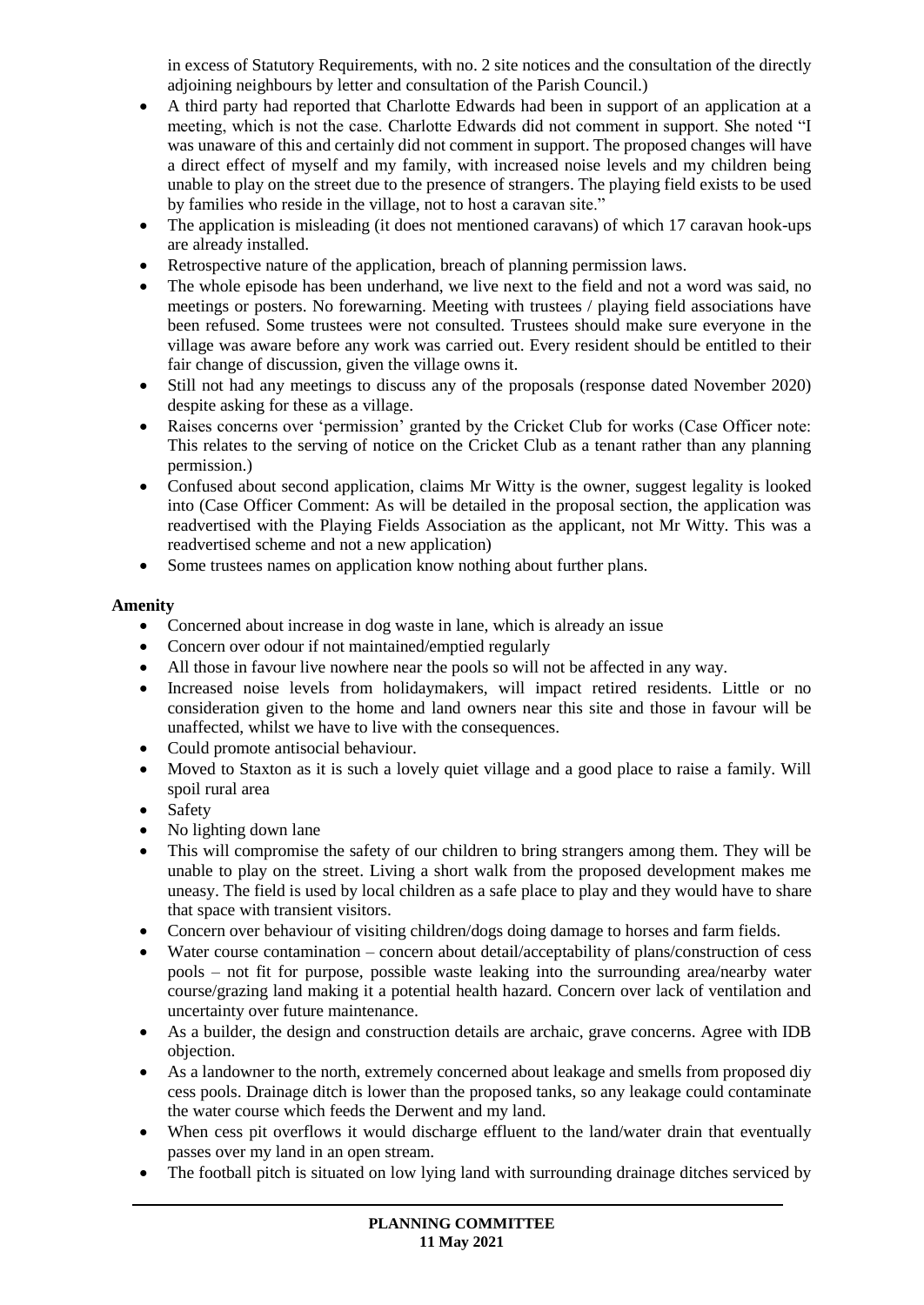the IDB. Their concerns are noted and they support their views on the possibility for water contamination here.

- Children playing in an area in proximity to manoeuvring caravans.
- Health and safety of currently open pits surrounded by 'pathetic' fencing. Case Officer Note: The Council's Environmental Health Team sought the installation of this fencing to prevent access. This is considered to be acceptable. The site is regularly checked by Members of the Playing Fields Committee.
- Come to light the trench work may not have been carried out correctly.

## **Support –**

Angela Beswick, Katherine Shannon, Joseph Stearman, Sarah Stearman, David Woodhouse, John Pickard, Richard Pickard, Bridget Dale, J Pinder, M Pinder, Caroline White, Jamie Beswick, David Shackleton, Arron Oldroyd, Heather Norman, Linden Gray

A summary of the points raised in support of the application is outlined below:

- Will bring income to the field and I want to see it continue as a club. I do not feel that anyone locally is losing anything as this is a large area.
- In full support for the playing field being used for the summer months to host caravans and tents, will bring some well needed funds for the site, in order for it to stay open. Would be a great shame if it were to close due to funding. Positive move for the village and the community and in full support of this existing new project.
- Staxton is a lovely village, which visitors will enjoy, a great location to stay and explore the Yorkshire coast from and more customers for local businesses such as the butchers.
- No objection good idea to being in much needed funds.
- The future of the playing field needs revenue from somewhere to keep it going. Hope my great grandchildren can always have such a lovely place to go play and their future generations too.
- Good thing for the future of the playing field and the club, and to keep it open for future generations. 100% support the plans
- Trenches and pipework will have no impact whatsoever on surrounding lane and properties. The cess pits if installed will comprise grates only which will be visible above ground.
- Understand objections may have been received based on future use of the land should this be granted. I assume you will rule these out as irrelevant to the application.
- Great idea, brings back a use to an empty field supports the village also.
- The cess pools will be safe and far enough from any houses not to be a problem.
- As a close resident with horses I feel that using the field for caravans will have no or little impact on our village. Difficult to upkeep the village amenities without looking for different ways to being in income to support the costs.
- Anything that is going to help towards the longevity of the playing fields is very welcome, as for extra traffic the road copes very well and there are no problems when we have events such as Staxtonbury or Staxton 6aside competition which is a big hit of traffic all at once.
- Lived in village for 44 years, in that time it is has lost 2 pubs, a post office, possibly the butchers so now we are going to lose the club and playing fields. My wife did a sponsored walk to raise funds for the club and play fields, now we are going to lose the facilities because of small minded people who never use the facilities and have only lived in the village for 5 minutes.

## Parish Council – 15th January 2021

*Planning application ref: 19/01393/FUL was discussed at length at the meeting of the Parish Council last night at which 30 local residents attended to make their extremely strong objections felt!*

*This application is opposed by residents of Staxton & Willerby due to the loss of a local Public Playing Field which is for use by the local community and we feel that it should be declined for the reason highlighted.*

*The owners have made it known that this work is a precursor to the sighting of up to 17 touring*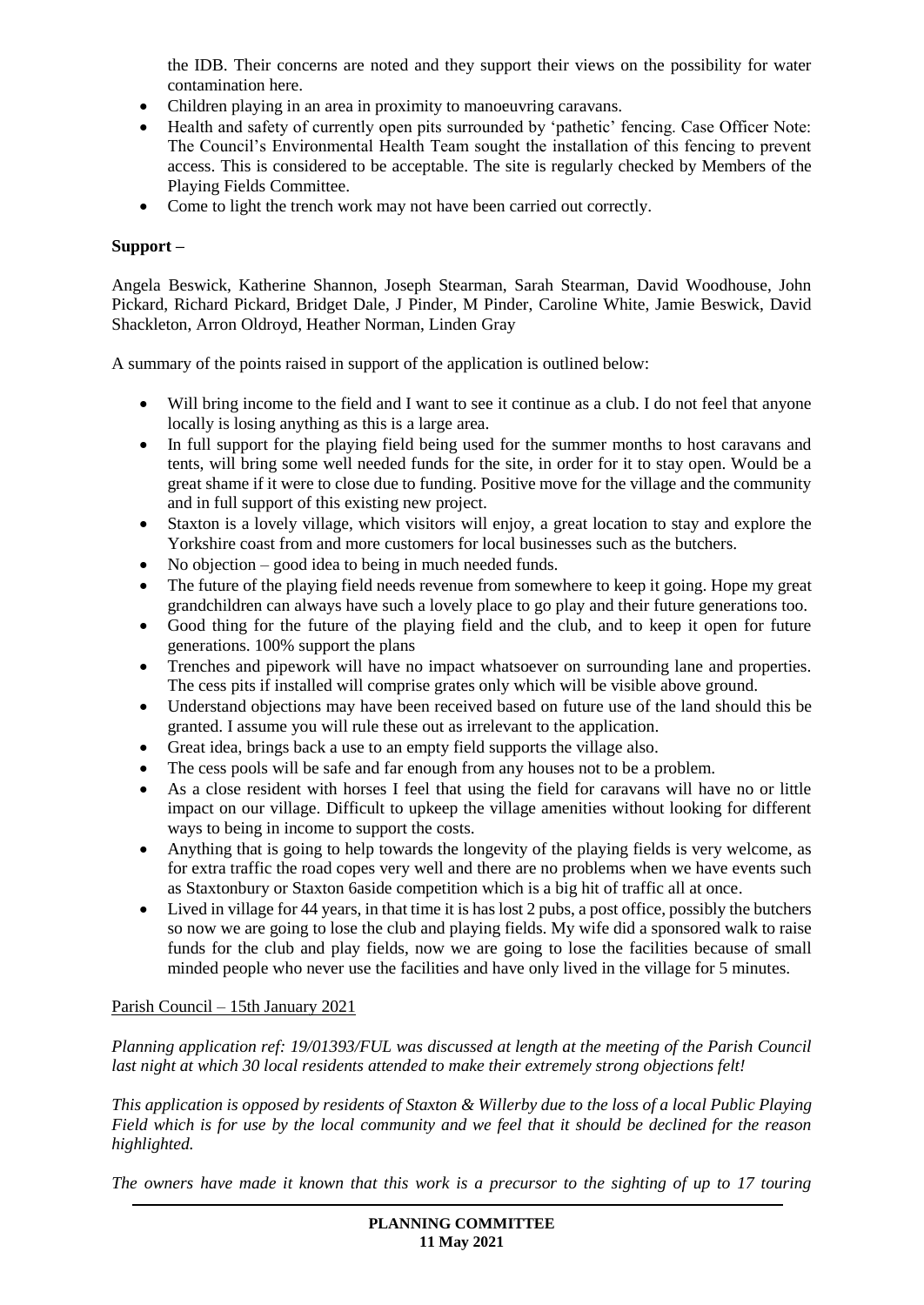*caravans on this site, which is also very strongly opposed by local residents.*

*We feel that this application should be rejected.*

### Parish Council - 21st October 2020

*Local residents have expressed extremely strong opposition to this revised application for the same reason as previously stated on the original application. Willerby Parish Council fully supports this views expressed and is against this application.*

Councillor John Raper confirmed in writing that he wished to call this meeting in to be heard by Planning Committee in emails dated 14th and 15th January 2020, raising concerns over poor access and the legality of the application. Additionally, given the volume of representations will mean that as per the Officer Scheme of Delegation, this will be a decision for Member's of Planning Committee to make.

### **APPRAISAL**:

The main considerations within the determination of this application are:

- i. The Principle of Development
- ii. Character and Form
- iii. Impact upon Amenity
- iv. Access and Highway Safety
- v. Drainage
- v. Other matters, including consultation responses.

### i. The Principle of Development

Policy SP1 (General Location of Development and Settlement Hierarchy) notes that in all other villages, hamlets and in the open countryside development will be restricted to that *'which is necessary to support a sustainable, vibrant and healthy rural economy and communities.'*

It is not considered that this proposal for underground services, cess pools nor the limited associated above ground works would fundamentally discord with Policy SP1. It is considered given the minor nature of the physical works, that this proposal would have a neutral impact.

The significant volume of consultation responses in support and objection to the scheme are noted. As detailed previously, the LPA can only consider the proposal as explicitly applied for.

Policy SP11 Community Facilities and Services notes in relation to existing leisure and recreational facilities that *"contribute to the vitality of the towns and villages and the well being of local communities will be protected from loss/development unless it can be demonstrated that* 

- *There is no longer a need for the facility or suitable and accessible alternatives exist, or*
- *That it is no longer economically viable to provide the facility, or*
- *Proposals involving the replacement facilities provide an equivalent or greater benefit to the community and can be delivered with minimum disruption to provision."*

Given this development is on land which forms a Playing Field, Sport England have been consulted on this proposal as a statutory consultee.

#### Updated response sport England 9th November 2020

*Sport England has provided comments on the previous proposals in our email of the 28 July 2020 (copy below). Sport England commented in our previous representation that Sport England notes that the planning application technically only relates to the underground infrastructure of underground cabling and the cess pits and that it does not relates to the use of the site for caravans. We note that there will be*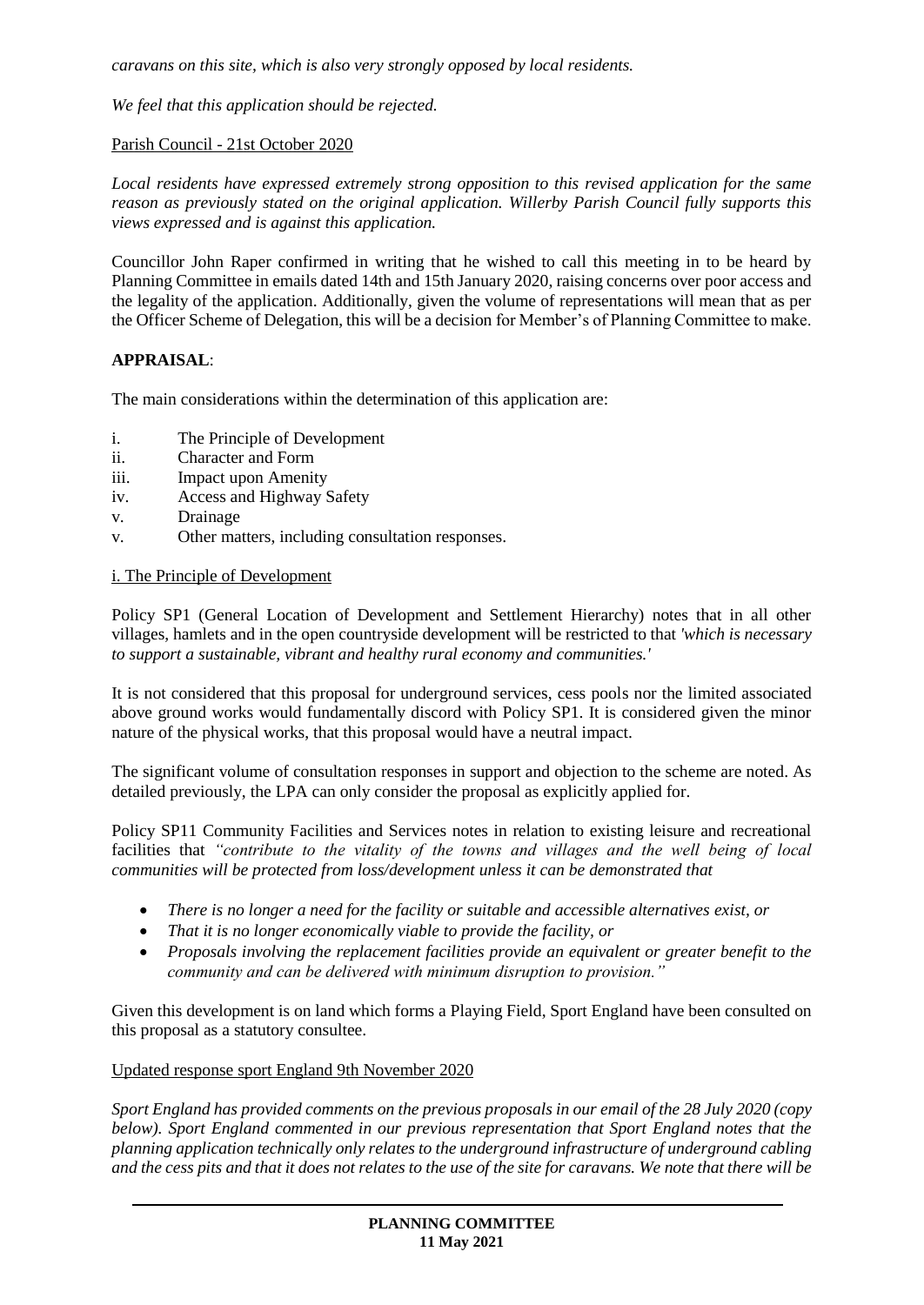*a separate submission from the applicant directly to the Camping and Caravan Club (C&CC) to try and become an exempted site and the Local Planning Authority are the only organisation that are legally required to be consulted if/when that application does come forward to the C&CC, so there will be a future opportunity to feed through comments and concerns.*

*Although Sport England has had concerns in relation to the use of the site for caravans, following the Council's legal advice, the planning application can only consider the infrastructure proposed in the planning application.* 

*Sport England has sought the views of the Football Foundation (FF) and the England Cricket Board (ECB) on the amendments.* 

*The comments of the FF have been summarised as:* 

- *We do not consider the service bollards to have any impact on the use of the field and therefore have no further comments to make.*
- *The comments of the ECB have been summarised as:*
- *ECB don't consider the service bollards to have any impact on the playing field for cricket.*

*The amended planning application only relates to the service bollards and a distribution unit infrastructure proposed which are on the boundary of the playing field. Sport England has already provided comments on the underground cabling and the cess pits in our representation below.* 

*Given the comments of ECB and FF above, the amended proposal will not have any negative impact for the playing field to function for pitch sport. Notwithstanding the issues in relation to the use of the site for caravans, the proposal is therefore consider to technically accord with policy exception E3 of Sport England's Playing Fields Policy.* 

*In light of the above assessment, Sport England would be unable to defend an objection to this planning application on the basis that it only relates to the physical infrastructure and not the use of the site for caravans. This being the case, Sport England has no objection to the amended plans, subject to the attachment of the following planning condition (as requested in Sport England's representation of the 28 July 2020 if the Council are minded to approve the planning application):* 

*The FF have previously commented that the ability to do these works (access for machinery etc) may have a detrimental effect, so any issues arising from the works should be made good once those works are completed. In order to ensure that the infrastructure (once completed), or any works that have already been carried out (the retrospective element of this planning application) do not impact on the playing field, the following planning condition should be attached "(This condition relates to the reinstatement of planning field."*

It is considered in relation that as this proposal does not relate to a change of use of the playing field land, this specific application would not be in discordance with the requirements of Policy SP11, as it would not result in a loss of playing field land or direct loss of a community facility. However, as noted in the 'Proposal' Section, dependent on the future plans at the site, which have not been fully categorically confirmed at this stage (and which could always be subject to change) if the Local Planning Authority is consulted by a third party (such as the Camping and Caravan Club for example) and have an opportunity to make a representation or are in receipt of a full planning application, this matter will be given significant consideration and detailed analysis.

The more general management of, and/or access to the playing fields/sporting facilities is not a matter the Local Planning Authority can become involved with as part of this application.

It is noted that within some of the letters that the site, which is a Trust, is owned by the Playing Fields association (a registered charity) whose charitable objectives state this is "a recreation ground for the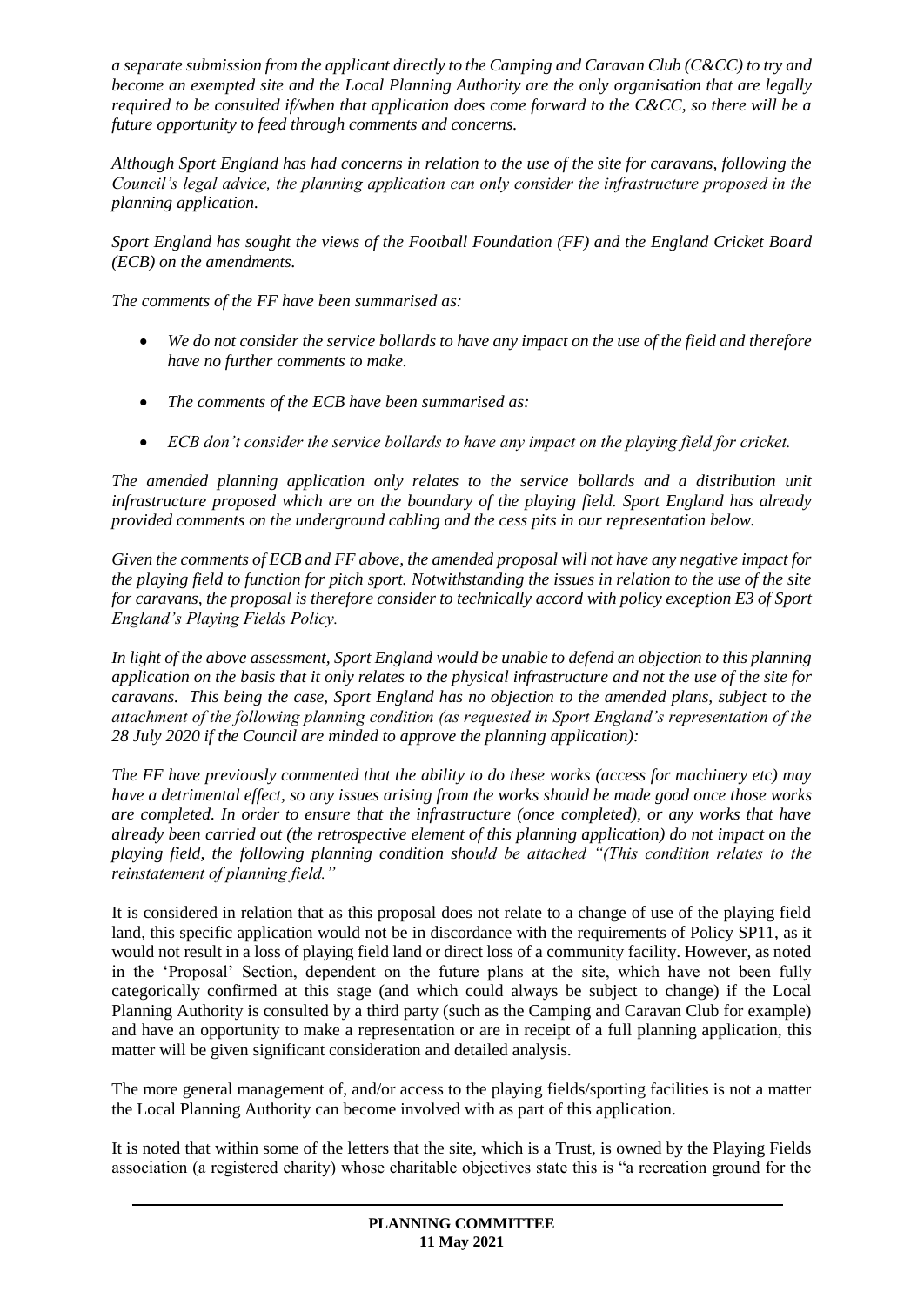benefit of the inhabitants of Staxton." It is also noted that "As such the playing field is protected by a covenant, covenants and trusts, such as the one set up for the played field are built to safe guard the original intention – which was to provide a playing field for the residents of the village….Within Rule 12 of this covenant, any discontinuation in whole or in part should result in all residents of the village over the age of 18 being notified of the intention to change and any change then taking place only with a majority approval of the residents. No such meeting or agreement has taken place and therefore the application as submitted breaches the covenant set up to protect the playing field."

Covenants and trusts are civil matters which the Local Planning Authority cannot become involved with. Although at this stage there has been no change of use of the land, it does appear that there are certain procedures outlined within Playing Field Constitution that should be followed in that scenario. An informative will be added to any permission to note that whilst this matter is a civil matter, the Playing Field Association may wish to check whether they have adhered to their lawful responsibilities outside of the planning process.

As noted previously, it is considered that this application has been submitted properly, with the appropriate notice served on the Cricket Club as Tenants with a leasehold interest. There is no issue with a Charity applying for a planning application under planning legislation.

It is acknowledged that the Agent has provided supporting statements including that dated 2nd February 2020 which makes reference to the running costs faced by the Playing Field Association in respect of the field which are described as totalling £7000 annually and that relates to a "considerable financial pressure." This is noted, but limited weight is given to this point in the determination of this planning application, given at this stage, it relates solely to operational development and not a wider change of use.

At this point, the proposed scheme is being considered in isolation, separate to any potential future change of use. The received concerns relating to financial gain and where future profits may be directed to are noted but given that this application has been submitted by the PFA which lawfully owns this land and as this does not relate to a change of use of the land, this cannot be considered a material planning consideration in the determination of this proposal.

It is therefore concluded that this proposal as applied for would not be unacceptable in principle, nor would it harmfully impact upon playing field provision and is therefore acceptable in terms of principle in accordance with Policies SP1 and SP11 of the Ryedale Plan Local Plan Strategy.

## ii. Character and Form

The below ground works would not incur any impact upon the character or form of the locality.

The limited above ground works would not result in significant harm to the character of the site, given their limited heights and positioning around the perimeter of the field. The Electrical Distribution Unit would span 1metre(height) x 1metre(length) x 0.6metre(depth) and would be black in colour finish. The above ground service bollards would span 1.2metres(height) x 0.3metres(width) x 0.35metres(depth.) It was clarified in a supporting statement from the Agent (scanned by the LPA on the 16th October 2020) that of the 9 proposed service bollards, two were for the cess pools and two for car charging points. Reference was made to 17 hook up points within previous documentation, but the revised scheme relates to 9 above ground bollards only.

As previously noted, future potential changes of use or developments within the site cannot be considered as part of this application.

It is therefore considered that the proposed development would be acceptable in terms of character and form, in accordance with Policies SP16 and SP20 of the Ryedale Plan, Local Plan Strategy.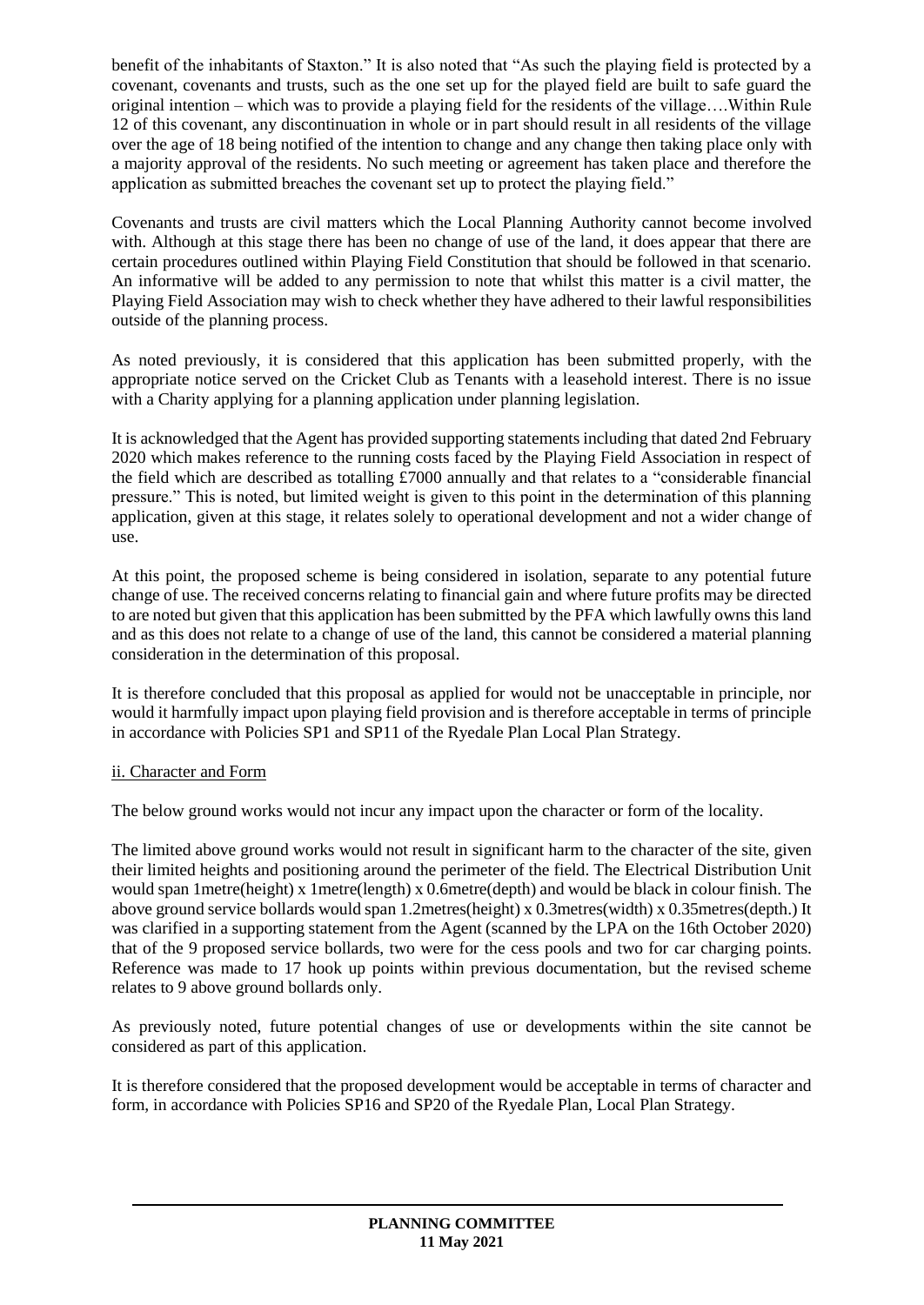### iii. Impact upon Amenity.

As noted within the submitted representations, concerns have been raised in relation to potential enhanced levels of noise, disturbance and antisocial behaviour as a result of the proposed development that could be experienced by occupiers of neighbouring properties and playing field users, together with concerns about strangers being in the village and enhanced dog waste.

It is not considered that this application for limited operational development would result in a direct impact upon amenity. These highlighted concerns, whilst acknowledged cannot be considered as material in the consideration of this, more limited application. Should a future planning application be submitted for a change of use or a consultation submitted to the LPA on a future permitted development application, this would be fully considered.

Careful consideration has been given to the potential use of cess pools, whilst the precise nature of their potential future use cannot be quantified at this stage, the cess pools themselves can be controlled and this will be more fully discussed in the drainage section below.

### iv. Access and Highway Safety

North Yorkshire Highways were consulted on this application and provided the following response on the 31st January 2020:

"There are no local highway authority objections to the proposal outlined in the part retrospective application to install 2no. cess pools with cable service trench. However it is noted that a statement provided to the Local Planning Authority from the Applicant dated 29th January 2020 demonstrates an intention to secure Caravan Club certification. The Highway Authority would have concerns that should an application be submitted for the implementation of a caravan site at this location. The single tract nature of both Wains Lane and Willerby Carr Lane means they are of insufficient width to facilitate the increase in volume of vehicles such a proposal is likely to generate. Significant highways works would be required to improve the safety and amenity for users of the highway."

North Yorkshire Highways were reconsulted on the amended scheme (to include the above ground elements and change in applicant/certificates etc, however there were no further consultation responses received beyond their original comments.

As outlined above, concerns have been received in relation to highway safety concerns from residents, including the unsuitability of the Willerby Carr Lane to accept large vehicles and caravans and the potential issue of children playing near manoeuvring caravans. These points are all noted and the concern over the highway suitability is shared by the NYCC Highways Officer. However, as noted and as acknowledged by the Highways Officer, this current proposal relating to limited operational development cannot considered in relation to the potential increased use of the site access associated with a possible future change of use.

As noted before, should a formal future planning application for a change of use be submitted the suitability and safety of the access would become a material planning issue and would be fully considered. Alternatively, the Applicant may potentially be able make use of certain permitted development rights afforded by non planning legislation. If the Local Planning Authority are consulted on a future permitted development application (such as a Caravan Club exemption) this would be discussed again with NYCC Highways and their concerns would be fed back to the administering organisation. If they confirmed they did not believe the access to be suitable, it is likely that the Local Planning Authority would recommend refusal of an exemption certificate on highway safety grounds. The final determination of this type of application would not be within the Local Planning Authority's Control, unlike a planning application.

It is therefore considered that whilst the wider concerns of the Highway Officer in relation to future development are noted, the operational development proposed as part of this application, being considered in isolation would not result in harm to access or highway safety in accordance with Policy SP20 of the Ryedale Plan, Local Plan Strategy.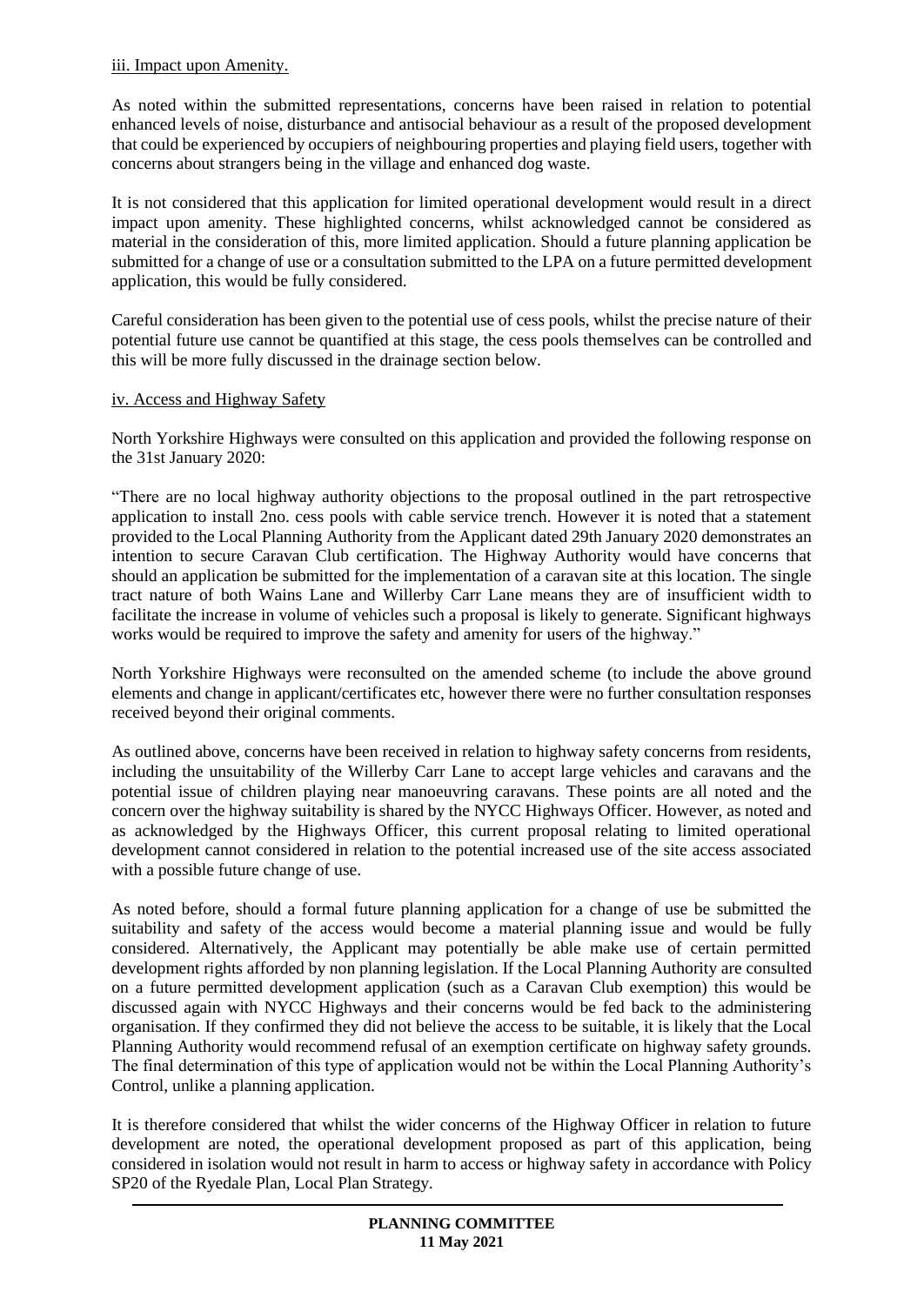### v. Drainage:

As part of this application, the Council's Environmental Health Team and the Internal Drainage board has been of assistance in reviewing the proposed cess pool infrastructure. This proposal would not come under the remit of the Environment Agency, nor Building Control. Earlier responses were received from the IDB dated 15th January 2020 and 25th February 2020. These sought information on the physical structure of the cess pools, including the construction to prevent potential leaking, details on an external liner and the proposed capacity relative to how many users it could facilitate.

The final revised drawings relating to the cess pools were received and scanned on by the LPA on the 3rd March 2020. The proposed cess pools would each have a 9000L capacity. These would be a sealed structure spanning 4metres x 1.5metres in width x 1.5metres in depth. This would be completed on a reinforced concrete base, with concrete wall panels, lidded, with a HDPE impermeable membrane on the outer layer, then further surrounded by a protective fleece.

Upon request by the LPA, a Foul Drainage Assessment Form was completed which was scanned on the 3rd March 2020, providing more information and detail on the proposed cess pools.

Following review with the IDB and Environmental Health Officers, it was considered appropriate to seek a Cess Pool Management/Method Statement, that would form a standalone document to provide categorical and detailed information about how these cess pits will be managed going forward in the long term. If this application were approved, this document could be required for adherence to by planning condition, giving the Local Planning Authority a level of ongoing control.

This document, dated 24th March 2021 notes the following:

*"The Cesspits will be installed by a qualified professional.*

*Alarms on the Electrical Control Panel will be visual and audible, and are fitted with remote telemetry monitoring which has a G.S.M. modem link for automatic text messages.* 

*The visual sensor will be actuating at 75% capacity, the audible sensor at 85%.*

*The text alert system will be forwarded to two agreed responsible people, (their personal details sent separately to remain confidential) if either of these contacts are no longer available a replacement person will be nominated.*

*Annual servicing will be undertaken to check the cesspools are in a good state of repair, and ensure the alarms are tested and found to be in good condition.* 

*Our weekly Health and Safety checks would encompass the cesspools to check for any issues arising/vandalism etc.*

*Details of the emptying and annual monitoring will be logged and held on file, this would be available if called upon for review by the Local Planning Authority*

*The points contained within section 12 of the submitted FDA1 form can all be reconfirmed, the cesspools would be emptied when required, and then emptied at the end of the summer season, and left empty over the winter months."*

The Council's Environmental Health Officer Keith White provided the following response on the 9th April 2021: *"Having studied the submitted cess pool management document I am confident that the procedures put in place satisfies previous concerns in relation to possible contamination from overflow. I therefore have no further objections to this application."* 

The IDB Officer confirmed on the 9th April 2021 that *"I concur with Keith that all reasonable procedures have been put in place so the Board will remove any objections on that basis."*

It is therefore considered that the proposed form of the cess pools is acceptable given the amendments made to the original plans. This infrastructure will only be installed by a suitably qualified professional. It is considered that the future management of the Cess Pools has been well considered and that the Cess Pool Management/Method Statement affords the LPA a degree of control should issues arise. The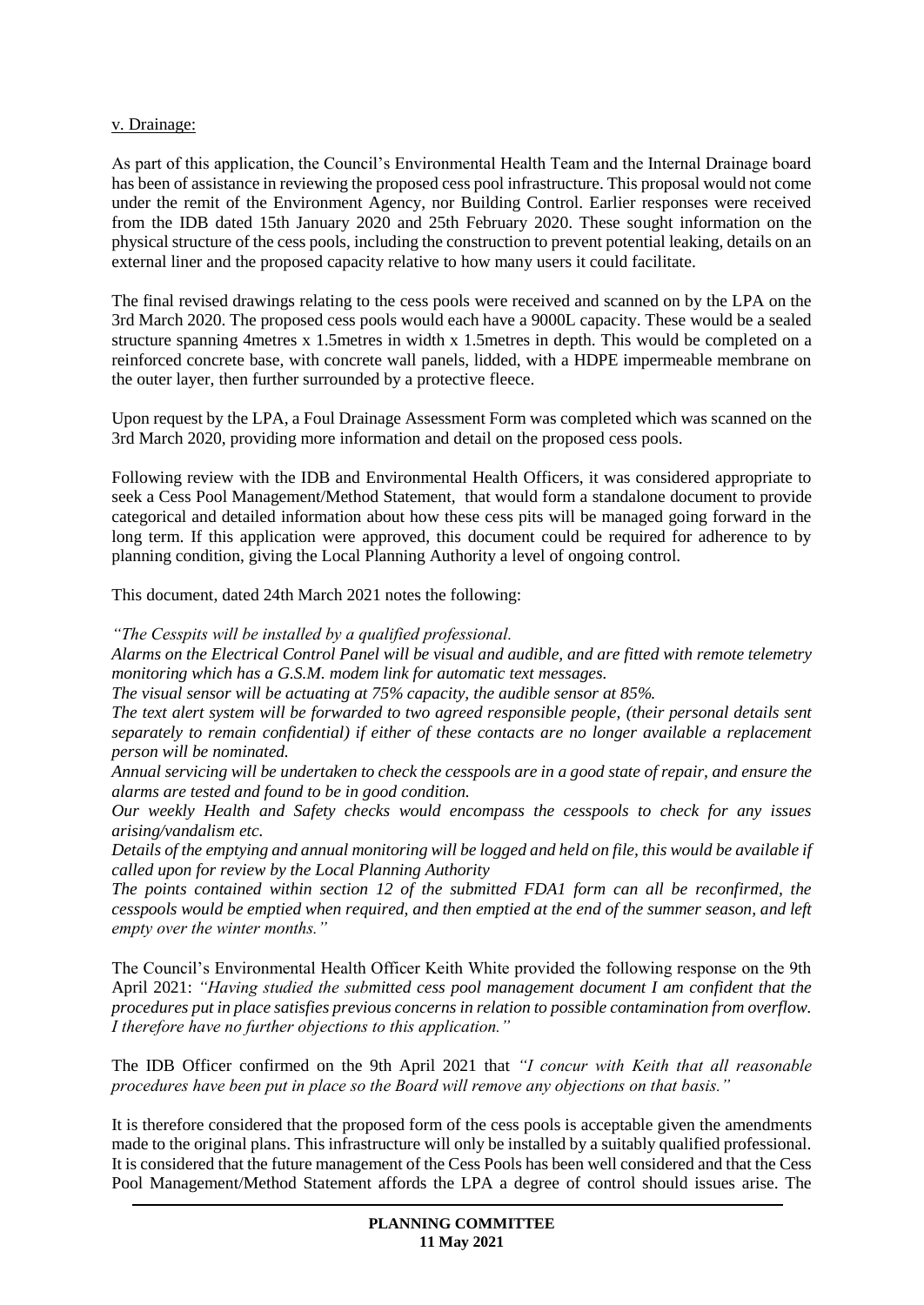Playing Field Association as the application would also have separate lawful responsibility for these works under separate Environmental Legislation.

This proposal is therefore considered to accord with the requirements of SP17 and SP19 of the Ryedale Plan, Local Plan Strategy.

#### vi. Other matters, including consultation responses.

The publicity of the proposal, as also outlined above has been undertaken in exceedance of the statutory requirements. The LPA cannot require the Playing Field Association to undertake separate consultation.

Whilst there have been a significant number of representations on this application, it is not considered that there are any further representations which raise material planning considerations about this specific application that have not been addressed above.

North Yorkshire County Council's Principal Archaeologist has confirmed no objection to the proposal.

In light of the above assessment, it is considered that subject to conditions, this operational development is acceptable in principle and in form, design and positioning. It is not considered the proposal for operational development would result in material harm to the amenity of neighbouring properties, nor impact upon access and highway safety. It is considered subject to condition that this would not adversely impact upon the surrounding environment and adherence to the Cess Pool Management/Method Statement will be controlled by condition.

Therefore subject to the identified conditions we can be satisfied that this proposal conforms with Policies SP1, SP11, SP16, SP17, SP19 and SP20 of the Ryedale Local Plan, Local Plan Strategy and the National Planning Policy Framework.

#### **RECOMMENDATION: Approval**

1 The development hereby permitted shall be carried out in accordance with the following approved plan(s):

Site Location Plan (Plan Reference 1952) Drainage Detail Plan including Top View and Cross Sectional View of Cess Pools (dated and Scanned by the Local Planning Authority on the 3rd March 2020.) Block Plan (Scanned by the Local Planning Authority on the 16th October 2020. Block Plan - Retrospective below ground works (Scanned by the Local Planning Authority on the 16th October 2020.) Block Plan - Proposed above ground development(Scanned by the Local Planning Authority on the 16th October 2020.)

Reason: For the avoidance of doubt and in the interests of proper planning.

2 Unless otherwise agreed in writing with the Local Planning Authority, the Cess Pool system hereby approved shall be fully maintained in accordance with the Cess Pool Management Statement (dated 24th March 2021) provided to the Local Planning Authority. Any variation to this plan must require the written approval of the Local Planning Authority and as detailed in this document, the Local Planning Authority shall be provided with the emptying and servicing details upon request.

Reason: To ensure the site drainage in undertaken in an appropriate and safe manner and to avoid potential contamination in accordance with Policies SP17, SP19 and SP20 of the Ryedale Plan, Local Plan Strategy.